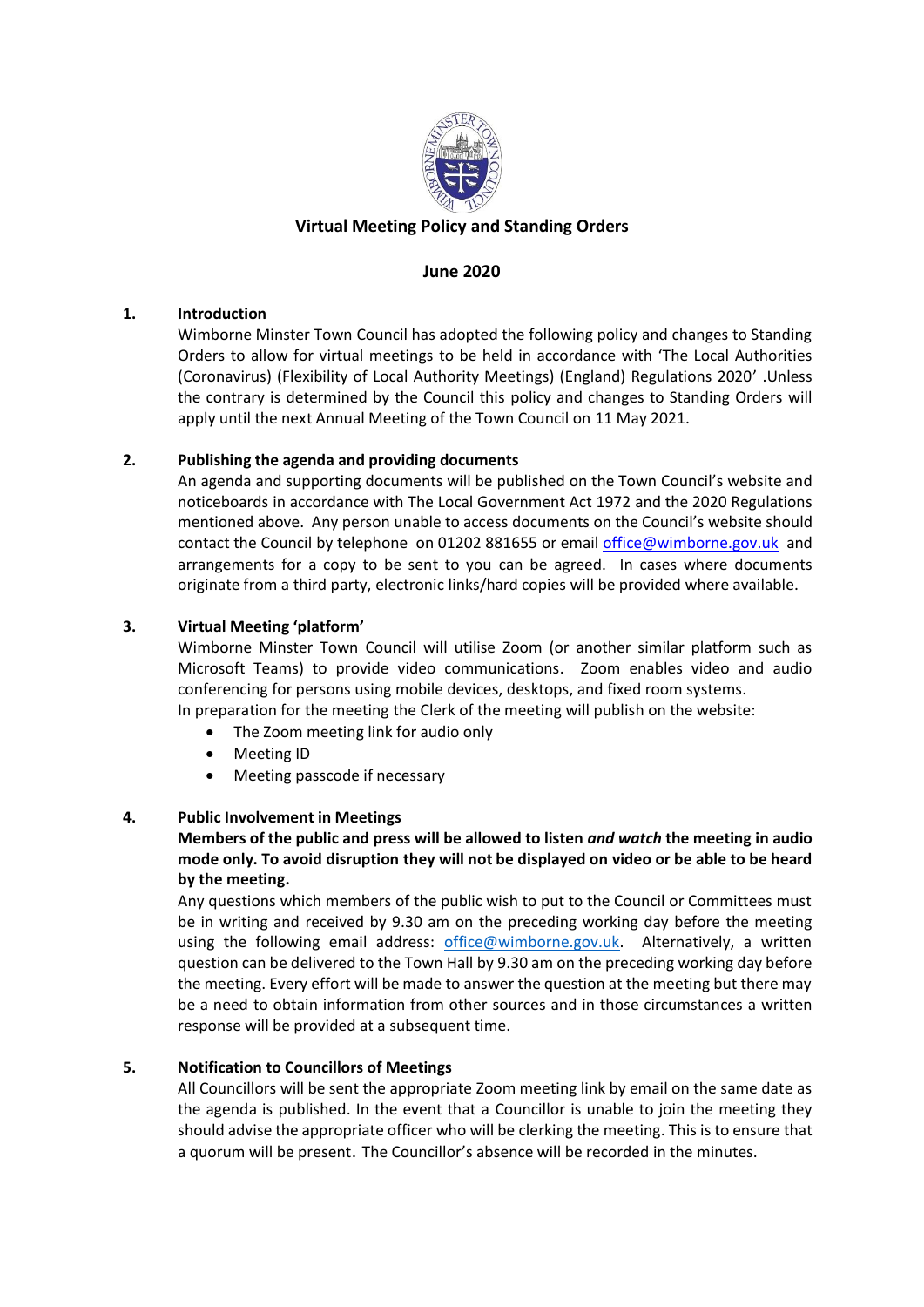## **6. Standing Orders**

Standing Orders on rules of debate will apply to all meetings as if Councillors were present in a meeting room.

## **7. Specific Virtual Meeting Arrangements**

The Clerk of the meeting will control (host) the Zoom conference call. Throughout the meeting (with the exception of the Chairman) all Councillors and officers will be muted unless invited to speak

- Once the meeting has commenced, the Chairman will carry out a roll call of Councillors and officers present for the benefit of the public who may be listening, introduce each agenda item and prompt when Councillors should speak, debate or vote.
- Councillors and officers should activate the blue **raise hand** icon to speak, then wait for the Chairman to invite them to speak. At that point, the Clerk will unmute the relevant person so that they may be heard.

#### Discussions

*This section applies if Councillors are experiencing good connectivity. In the case of poor connectivity see 5c.*

- a. Voting
	- The Chairman will give a summary of the discussion and any motion which has been moved and seconded prior to inviting Councillors to vote.
	- The method of voting on motions or amendments will be determined by the Chairman and will be either by roll call or an electronic poll of those Councillors who are for, against or abstaining. A roll call can be requested by two Councillors in accordance with Standing Order 13. The Clerk of the meeting will announce the result of the vote and the Chairman will then announce the decision.
	- If, when a motion is proposed and seconded, **a Councillor wishes to propose an amendment, he/she should click the blue raise hand icon before the vote is taken**. If the amendment is seconded, the debate and voting on the amendment will take place in accordance with Standing Order 29.

## b. Points of Order

Any Councillor wishing to raise a point of order, should use the 'chat' function in Zoom to briefly explain the point they wish to raise. This message will be visible to all Councillors, and the Chairman will decide whether to interrupt the current speaker to address the point of order being raised.

#### c. Poor connectivity

In the case of any Councillor being subject to poor broadband connectivity the Chairman will decide whether to continue with the meeting or to reconvene.

## d. Attendance

• If a Councillor decides to leave the meeting before its conclusion the **blue raise hand icon should be activated** and the Chairman notified. This will be recorded by the Clerk in the usual way. Councillors leaving should ensure the **leave meeting** button is clicked to ensure they have left.